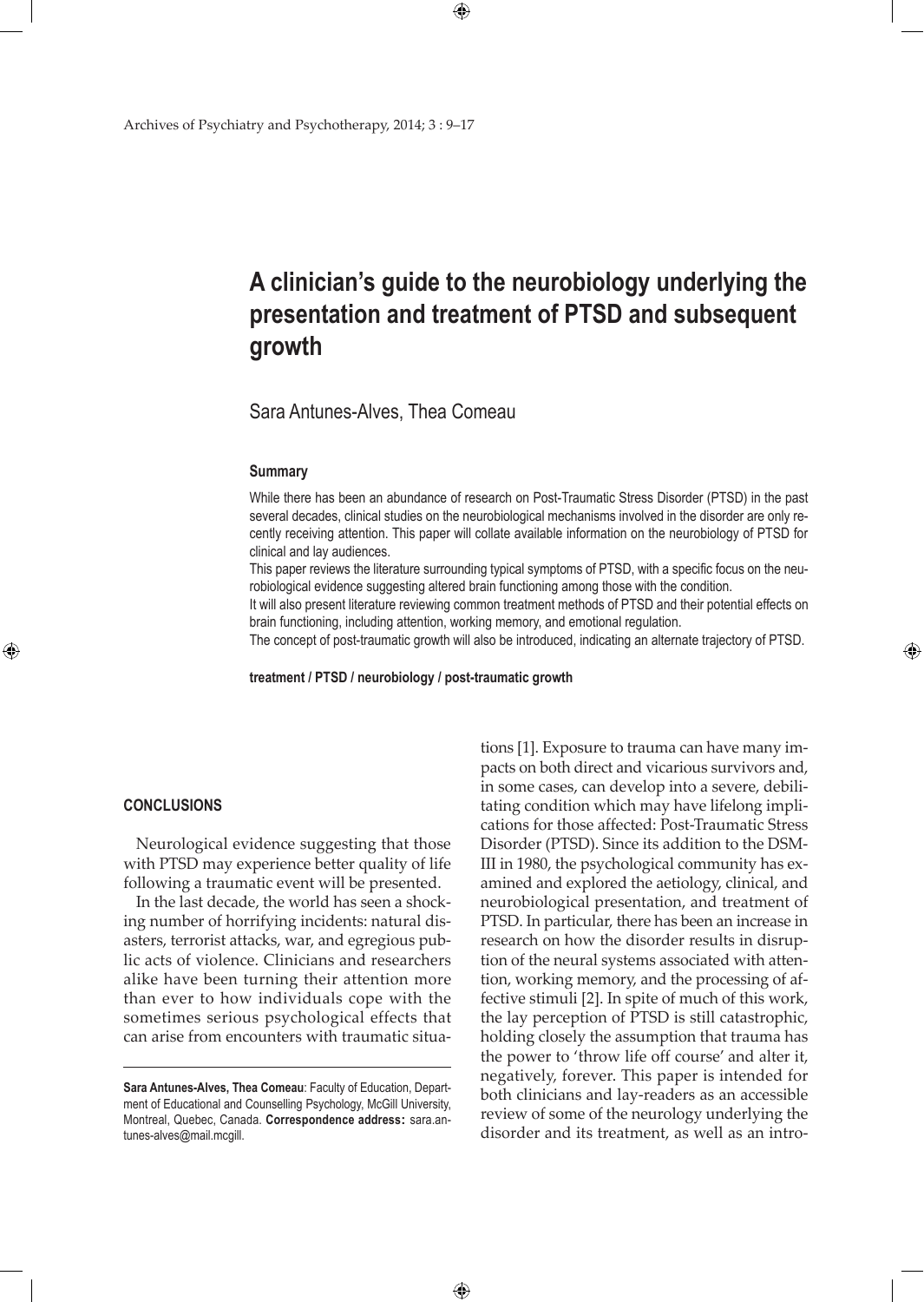⊕

duction to the literature that supports post-traumatic growth after trauma.

#### **The normal stress response**

The experience of trauma is fundamentally different from the ways in which we respond to everyday stressors. While the stress response and subsequent homeostatic mechanisms are normal [3], if the response is recurrent or continues for an extended period of time, or if the stressful event is so overwhelming that it overtaxes homeostatic mechanisms, it may lead to a disorder [4]. Stress is a state of arousal accompanied by physiological and behavioural responses that aim to restore homeostasis [5] in the face of a potential perceived threat [6, 7]. The stress response begins when the brain perceives a stressor (a factor that triggers arousal). The response consists of two separate biochemical sequences, one fast and the other slow. The fast response involves the release of epinephrine, whereas the slow response activates cortisol. Epinephrine is responsible for the energy surge that is triggered during a stressful event, preparing the body for a sudden burst of activity. The cortisol pathway by contrast is activated in minutes to hours, preparing the body for longer lasting adaptations, such as the restoration of cells or tissues after energy expenditure. Cortisol has a wide range of functions; it can turn off all bodily systems (like insulin, so that the liver begins releasing glucose), inhibit reproductive functions, and impede the immune system in order to help the body concentrate on dealing with the stress. Normally, stressors are short-acting events, with the body mobilizing its resources to manage challenges as needed.

At the termination of a stressor, the brain instructs the hypothalamus to turn off the stress response [5]. The hippocampus has a high density of cortisol receptors and has axons that project to the hypothalamus; it detects cortisol in the blood and instructs the hypothalamus to slow its release. There are a variety of mechanisms in the normal stress response which may malfunction when an individual is presented with trauma and can result in PTSD which encompasses a wide variety of neurological changes.

# **The Neurobiology of Post-Traumatic Stress Disorder**

One of the most interesting findings with respect to trauma and neurobiology is the marked changes in the brain's neural circuitry and neurochemistry which can occur after exposure to a traumatic event. Early animal models have shown alterations in the hippocampus, amygdala, and medial prefrontal cortex as a result of exposure to excessive stress [8]. Human studies have indicated that there are also functional changes in these and other brain regions after exposure to a traumatic event [7, 9]; however, the exact mechanism of these changes remains unknown [8]. This section will describe the observed changes in the key regions associated with PTSD: the prefrontal cortex, amygdala, and hippocampus. It will also explore the implicated endocrinology of stress, focusing on alterations in cortisol levels in patients with PTSD.

Prefrontal Cortex (PFC). The PFC is the region of the brain commonly implicated in complex thought and operations, such as decision making, attention, impulsivity, personality, and emotionality [10]. The PFC also plays a role in the memory storage and personal expression of emotionally salient experiences. Of particular relevance to its role in responding to stress is the medial prefrontal cortex (mPFC), which serves to inhibit the amygdala and extinguish fear responses [8]. Research has shown that PTSD patients show decreased activity in their prefrontal cortex [11]. Shin and colleagues [12] conducted a comparative study of PTSD patients versus trauma-exposed patients without PTSD using functional magnetic resonance imaging (fMRI), and found a decreased function in the medial PFC in those patients with PTSD when exposed to fearful and happy faces. This study also indicated that symptom severity was correlated with activity in the PFC, such that higher hypoactivity is related to more severe symptoms.

Amygdala. Another brain region commonly implicated in the onset and maintenance of PTSD is the amygdala. This region of the brain acts as the filter through which threatening stimuli are interpreted and paired with appropriate emotion, such as fear [10]. The amygdala is a key part of the circuitry that alerts the body to impending danger and helps activate the systems

Archives of Psychiatry and Psychotherapy, 2014; 3 : 9–17

 $\bigoplus$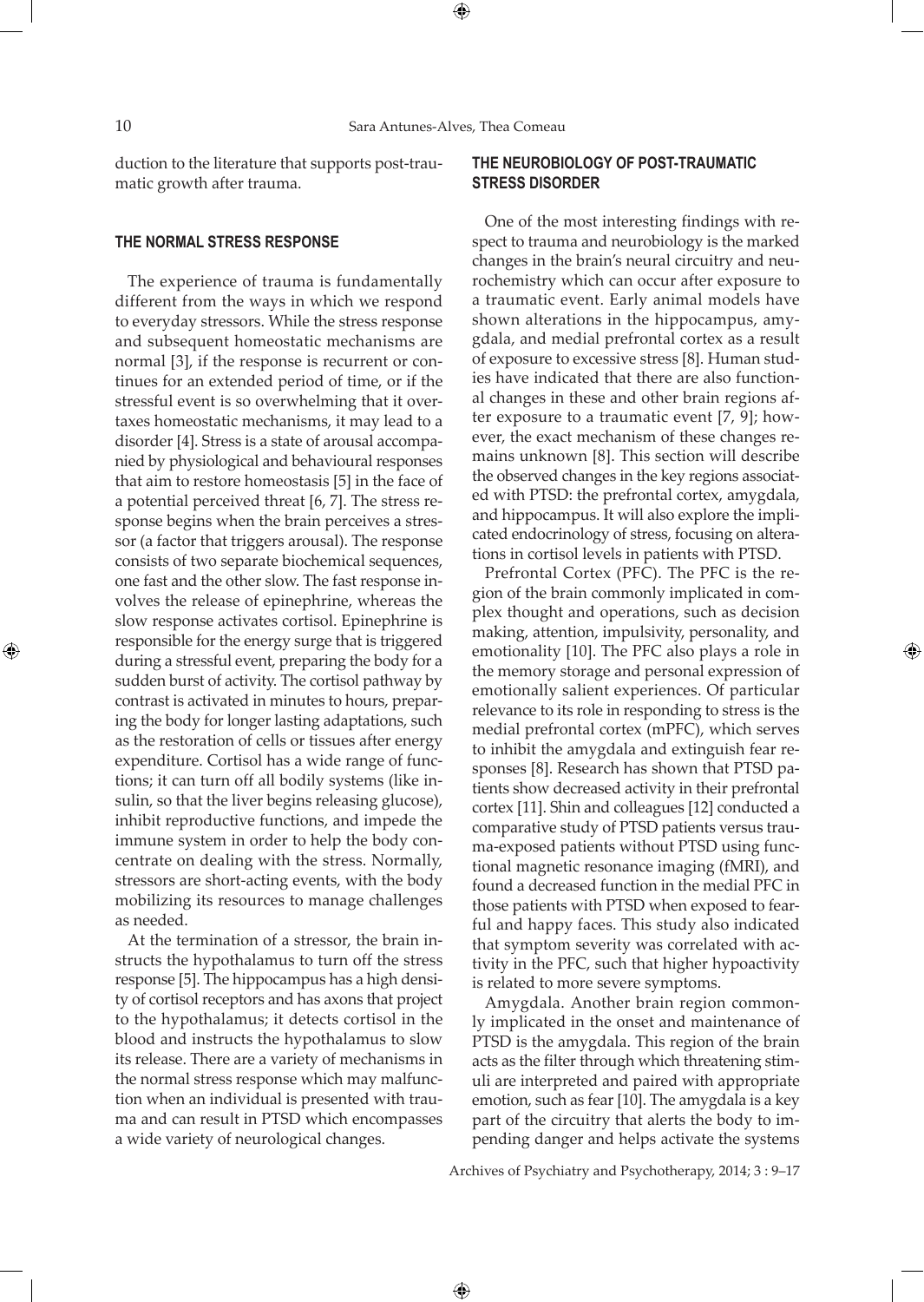required for an individual to protect him/herself or escape the situation [10]. Shin and colleagues [12] demonstrated that in addition to decreased PFC activation to facial stimuli, patients with PTSD experienced hyperreactivity of the amygdala when presented with either happy or fearful facial stimuli. Liberzon and colleagues [13] demonstrated similar results, with amygdaloid hyperreactivity to trauma-related auditory stimuli in PTSD patients when compared to neutral auditory stimuli. In this study, SPECT analysis was used with three different sample groups: 14 Vietnam War veterans with PTSD, 11 combat exposed controls (without PTSD), and 14 controls. Participants were tested at two time points: in time one they were exposed to white noise, and in time two they were presented with combat related sounds. When presented with combat related stimuli, PTSD patients showed significantly higher activity in the amygdala than either of the control groups. Patients with PTSD have also been shown to demonstrate decreased left amygdala volumes when compared to controls [8].

Amygdala and PFC interaction. Rauch and colleagues [14], among others [e.g., 15], suggest that an interaction between the amygdala and the PFC contributes to the maintenance of PTSD. The Neurocircuitry Model of PTSD [16] suggests that the PFC does not adequately modulate the amygdala, resulting in amygdaloid hyperactivity. To date, however, causality has yet to be established. Amygdala hyperactivity mediates many of the positive symptoms of PTSD, such as hyperarousal. The hypoactivity of the PFC is implicated in this symptoms cluster, as it does not elicit extinction or suppress attention to traumatic stimuli, as it would in a non-PTSD brain. This amygdaloid/PFC interaction has been replicated in multiple studies [e.g., 12, 17].

⊕

Hippocampus. The hippocampus is another brain region commonly implicated in the onset and symptoms of PTSD [18]. In normal situations, the hippocampus is a necessary component of memory formation and the regulation of emotion. It situates events and experiences within a context in order that they might be processed [8]. Decreased hippocampal function has been implicated in such PTSD symptoms as difficulty identifying safe contexts and memory problems [19]. Bremner and colleagues [20] demonstrated that abuse survivors who had developed PTSD had decreased hippocampal activation when compared to controls. In this study, the authors used PET scanning, which demonstrated decreased left hippocampal activation in patients with PTSD (N=10) when compared to trauma exposed non-PTSD (N=12) and normal controls (N=11). Shin et al. [21] replicated these results in firefighters.

It has been suggested that adults with PTSD may not only show decreased activation of the hippocampus but also decreased hippocampular volume. Bremner and colleagues [20] employed MRI techniques to explore volume of the hippocampus in women with PTSD, trauma exposed women without PTSD, and nontrauma exposed controls. Their results indicated that women with PTSD have less right and left hippocampal volume than controls. A metaanalysis conducted by Kitayama and colleagues [22] indicated that both males and females with chronic PTSD demonstrated smaller hippocampal volumes across various types of trauma. Karl et al. [23] used meta-analysis to demonstrate that individuals who develop PTSD have decreased hippocampal volume when compared to both non-trauma exposed, trauma-exposed, and non-PTSD controls. Those participants exposed to trauma without PTSD had smaller hippocampi than non-trauma exposed controls. The authors also reported that increased PTSD severity is related to decreased hippocampal volume. It is important to note the same was not demonstrated in children and adolescents [16]. Twin studies indicate that decreased hippocampal volume may also be a predispositional factor for the development of PTSD [24]; however, many of these twin sets had experienced childhood trauma. It is therefore difficult to determine whether the decreased hippocampal volume predated or resulted from earlier traumas. Further research is required to elucidate the role of hippocampal volume in the development and maintenance of PTSD.

HPA axis and cortisol. Cortisol plays a key role in the body's immediate response to a stressor, and is released upon encountering a stressor to elicit a variety of changes throughout the body to increase the likelihood of surviving a perceived threat. In the case of traumatic stress, research has shown that there are fundamental changes to the way the HPA axis reacts to stress

Archives of Psychiatry and Psychotherapy, 2014; 3 : 9–17

 $\bigoplus$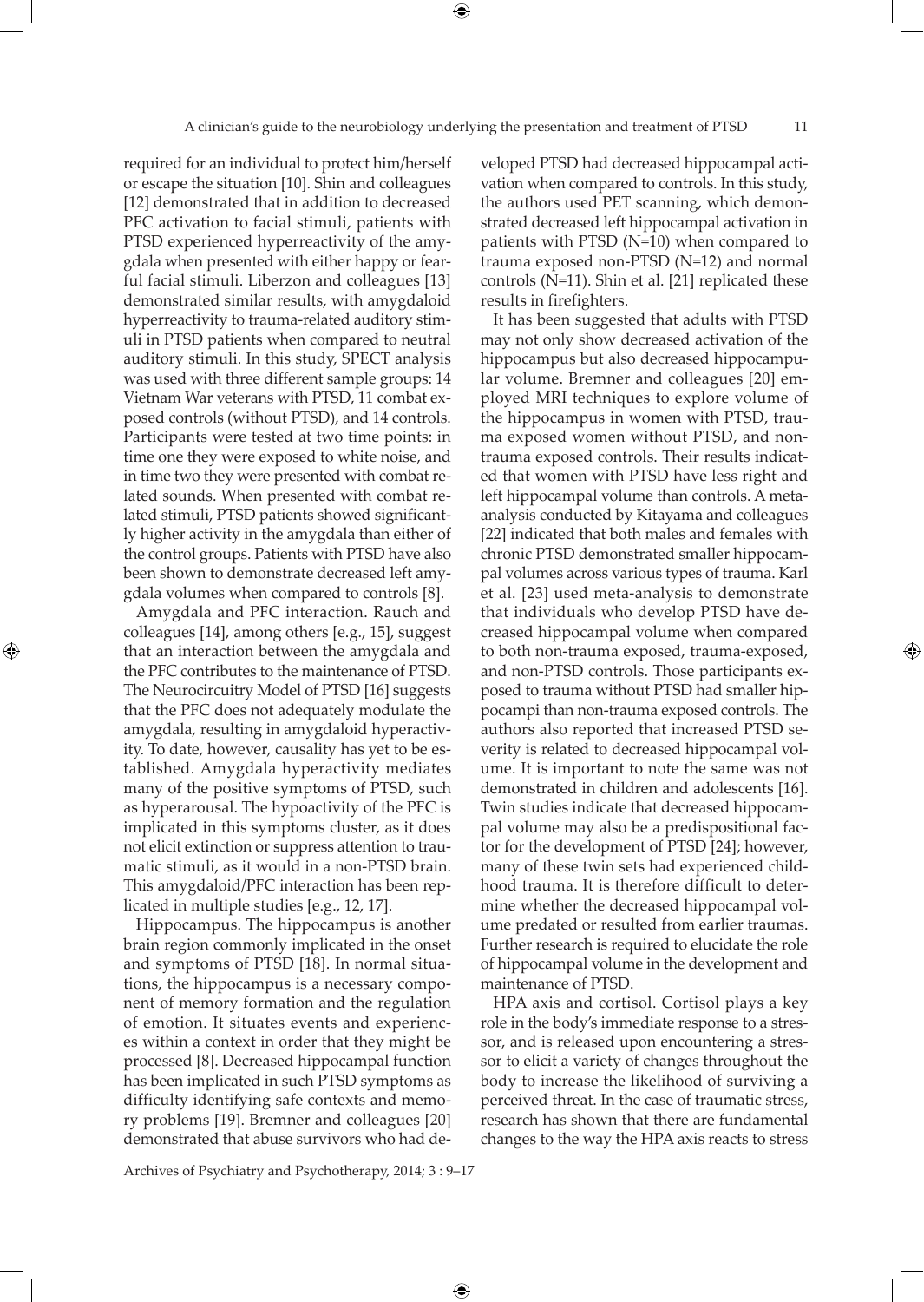with respect to cortisol release. Weewisse and colleagues [25] conducted a systematic review and meta-analysis to explore the pre- and posttrauma plasma levels of cortisol in individuals with PTSD compared to controls. Their research demonstrated that under certain conditions, individuals who develop PTSD have lower basal levels of cortisol than individuals not exposed to trauma. This meta-analysis also demonstrated that gender may play a role: men with PTSD were not different from male controls with respect to cortisol levels, whereas women with PTSD showed lower cortisol concentrations than female controls. Type of trauma also appeared to have implications for cortisol production; individuals exposed to sexual or physical abuse demonstrated lower plasma cortisol levels than controls, but these differences were not observed for war veterans or refugees. It is important to note that the differences in the levels of cortisol between PTSD participants and controls disappeared when comparing those with PTSD to trauma-exposed, non-PTSD controls. Olff and colleagues [26] explored a variety of endocrine implications in PTSD. They assessed plasma hormone levels of cortisol, DHEA and DHEA-S, prolactin, thyrotropin, and free thyroxin. Their results indicated that participants with PTSD demonstrated significantly lower levels of cortisol when compared to healthy volunteers.

Hippocampus and cortisol. Kolb and Whishaw [5] suggest that there may be an insidious relationship between the hippocampus and cortisol. They reviewed animal studies involving monkeys that demonstrated that monkeys who were chronically subjected to passive or subordinate roles in the cage showed exaggerated hippocampal degeneration. The authors explained that chronic high levels of cortisol eventually lead to damage of the neurons in the hippocampus, which can no longer inhibit cortisol production in the adrenal glands; cortisol production is not tempered. Excessive stress in humans can also lead to hippocampal damage [27].

#### **Treatment of PTSD**

Pharmacotherapy. One of the modes through which helping professionals can treat PTSD is using pharmacotherapies. Fernandez and

colleagues [28] explored the impacts of Prozac (Fluoxetine), a selective reuptake inhibitor (SSRI), on regional cerebral blood flow during activation of PTSD symptoms in patients who had torture and war related PTSD. They reported that for unmedicated patients, activation of PTSD symptoms results in increased blood flow to the cerebellum, precuneus, and the supplementary motor cortex, and decreased flow to the insula, prefrontal, and inferior frontal cortices. Hence, there was an increase in blood flow to the areas of the brain responsible for more physiological, automatic responses, and less to the areas responsible for higher levels of processing and critical thought. After administration of the SSRI, these changes in blood flow normalized.

Other research has shown that Propranolol, an anxiolytic, may be useful in managing enduring chronic symptoms of PTSD. Taylor and Cahill [29] report a case study in which Propranolol was administered to a patient with a history of chronic, recurrent PTSD. Propranolol was administered 48 hours after the most recent trauma, and resulted in a substantial decrease in PTSD symptoms, in comparison to prior trauma experiences. Further, Taylor and Cahill suggest that the combined use of Propranolol and psychotherapy may be most effective in mitigating PTSD, as the medication may offset the risks of re-exposure in the therapeutic space. More research is required to understand the impact of covariates, like gender, which may indicate interactions and contraindications for utilization of Propranolol in treating PTSD with female children [30].

Research has indicated that even early administration of Propranolol to some individuals who have recently experienced trauma can decrease the likelihood of them developing PTSD [31]. Propranalol acts to alter the memory storage processes in the brain in the event of a trauma. Bioethicists question the ethics of using medication to alter painful memories [32]. More research is required to determine the viability of memory modification using Propranolol.

Cognitive Behavioural Therapy (CBT). Hyperarousal, avoidant behaviours, and negative cognitions are typical among those who have experienced a trauma [33]. While psychodynamic and supportive counselling approaches are also employed, cognitive behavioural models have

Archives of Psychiatry and Psychotherapy, 2014; 3 : 9–17

 $\bigoplus$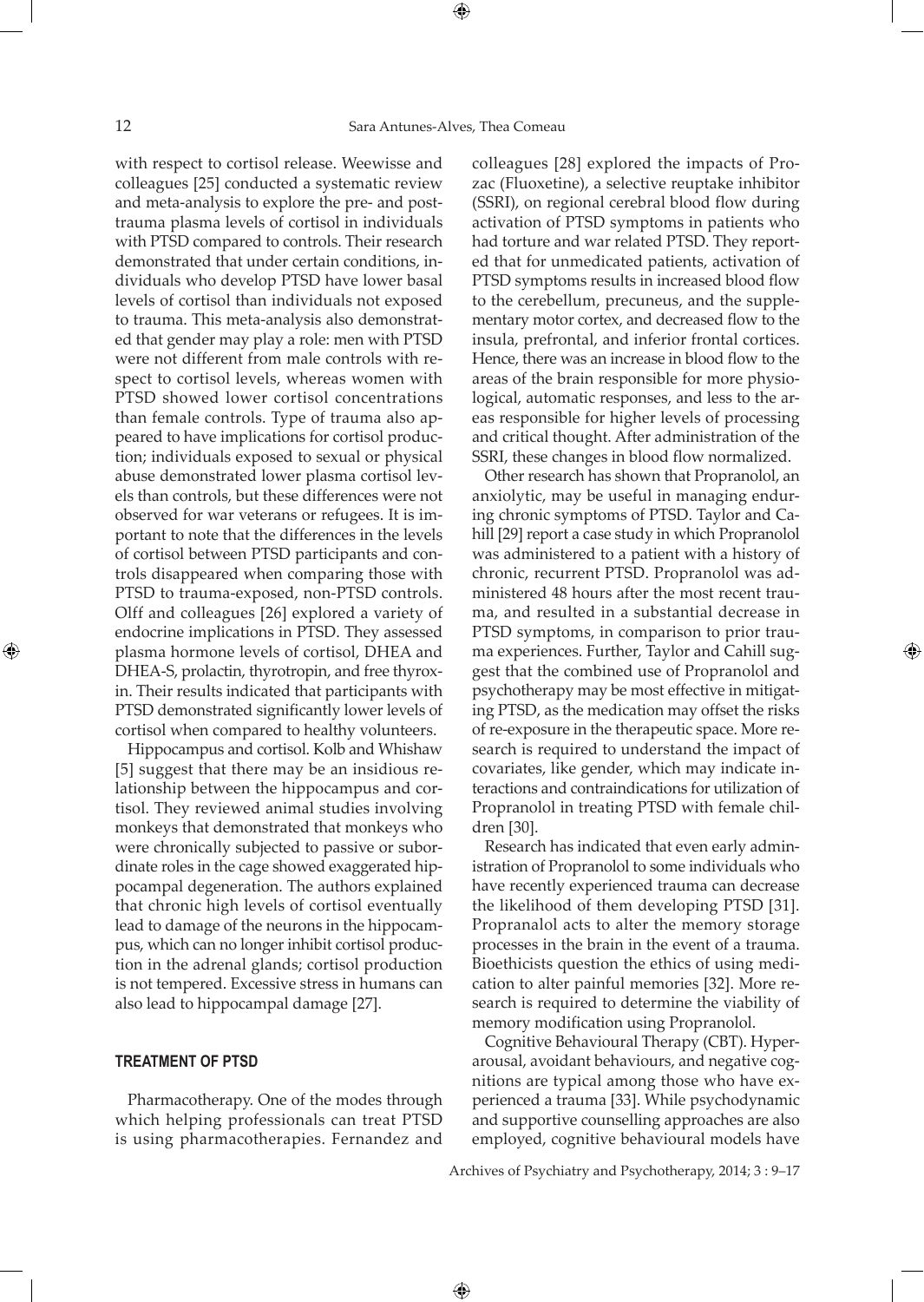been the most studied and empirically validated psychosocial interventions for those with PTSD [34]. Cognitive behavioural models rest on three fundamental assumptions: first, cognitive processes can be accessed with practice and awareness; second, the way we think mediates the way we respond to our environment; and third, our cognitions can be changed to become more balanced and rational [35]. Research has demonstrated that the way individuals emotionally and cognitively process a traumatic event is related to the onset and maintenance of PTSD [36, 37]. How an individual interprets and appraises a trauma has bearing on their memory of it that can contribute to persistent PTSD [35].

In their review of PTSD, Nemeroff and colleagues [1] discuss how the CBT model aims to teach clients how to identify, evaluate, and reframe the dysfunctional thoughts that contribute to intense negative emotional and behavioural reactions through exposure therapy, anxiety management, and challenging dysfunctional cognitions. Exposure therapy includes systematic desensitization and flooding where PTSD patients are required to confront their fears, memories, and triggers with progressively less anxiety and cognitive distortions. The anxiety management component of the CBT approach involves exercises designed to reduce anxiety through relaxation, controlled breathing, and self-distraction (thought stopping). Self-blame and negative thoughts about the self and the world are common among those with PTSD, particularly the use of overgeneralizations (e.g., 'no place is safe'), and labeling (e.g., 'I am weak and incompetent'), with the traumatic incident serving as evidence for these beliefs. Identifying and challenging patients' dysfunctional cognitions and replacing them with more adaptive ways of thinking is an integral component of the CBT approach. González-Prendes and Resko [35] add that many of these erroneous thoughts can lead to fear and avoidance of adversity, and so poor coping strategies result and help perpetuate symptoms; addressing maladaptive coping strategies and replacing them with more adaptive ones are also central to this approach.

⊕

After the onset of PTSD symptoms, the neurons of the amygdala have formed new pathways which reinforce, and are reinforced by, triggers. Though CBT cannot deaden these pathways, it is suggested that this type of therapy may form new inhibitory pathways which decrease the hyperactivity of the amygdala, leading to decreased symptoms severity [10]. CBT may also be effective in eliciting change in the PFC, as this treatment has been shown to elicit meaningful change in symptoms of other anxiety-related disorders.

Transcranial Magnetic Stimulation. Transcranial Magnetic Stimulation (TMS) has recently been applied to those with PTSD in an effort to reduce their core symptoms. This noninvasive, painless technique uses electrical energy to directly stimulate cortical neurons, leading to a depolarization of neurons [38] and cortical changes in monoamines [39]. Among those diagnosed with PTSD, it has been shown to decrease depressive symptoms [40], lower avoidance, anxiety, and somatization [41], and improve hyperarousal symptoms [42].

Cohen and colleagues [43] sought to evaluate the therapeutic effectiveness of active repetitive TMS at different frequencies of PTSD patients. They assigned 24 patients with PTSD (17 men and 7 women) to receive rTMS at low frequency (1 Hz), high frequency (10 Hz), or sham rTMS administered to the right dorsolateral prefrontal cortex in a double-blind design. Participant trauma included combat reaction, motor vehicle accident, sexual abuse, assault, work accident, and unexpected death of a relative. They administered treatment in 10 daily sessions. Patients were assessed at baseline, at day 5, at day 10, and at day 24 (14 days after the intervention). The 10 daily treatments of 10-Hz rTMS at 80% motor threshold over the right dorsolateral prefrontal cortex had therapeutic effects on PTSD patients, with PTSD core symptoms (re-experiencing and avoidance) markedly improving with this treatment. Moreover, high-frequency rTMS over the right dorsolateral prefrontal cortex alleviated anxiety symptoms in PTSD patients. The effect of 10-Hz rTMS was significant and stable for at least 14 days after the last treatment. The authors suggested that in future studies, the treatment could be used as maintenance therapy, similar to ECT procedures. Ten daily sessions of right dorsolateral prefrontal rTMS at a frequency of 10 Hz was shown to have greater therapeutic effects than slow-frequency or sham stimulation.

Archives of Psychiatry and Psychotherapy, 2014; 3 : 9–17

 $\bigoplus$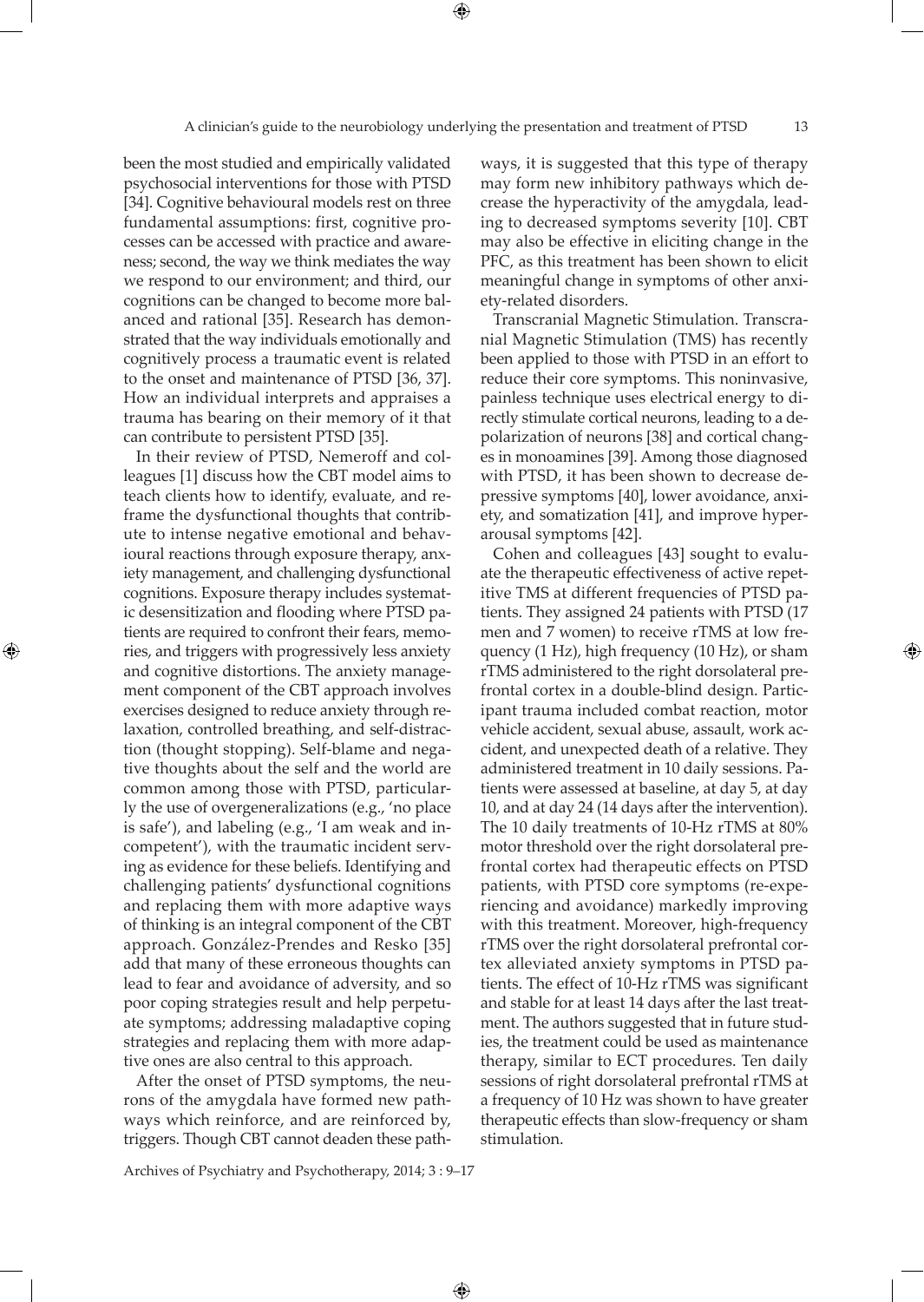Future directions for treatment. Nemeroff and colleagues [1] explain that there will be further studies needed to determine brain mechanisms underlying successful response to treatment, including changes in brain receptor and neurotransmitter systems. Further assessment is needed to improve our understanding of what increases our susceptibility, genetically and biologically, to developing PTSD. A better understanding of the changes that occur in the brain throughout treatment will be facilitated with the help of a variety of animal models for PTSD. With better understanding of the complex aetiology of PTSD, new therapeutic targets and treatments with improved short- and long-term efficacy may emerge. Predictors of treatment response (e.g., psychotherapy, pharmacotherapy, combination treatments) may also be identified among those with PTSD. The authors also argue that PTSD requires an operational definition of remission (not just reduction of symptoms), as the final goal of treatment is ideally full remission from the condition.

In their review of CBT treatment and PTSD, González-Prendes and Resko [35] suggest that further research could eventually identify those clients who are most likely to benefit from the various cognitive-behavioural approaches for PTSD, perhaps according to the type of trauma they have suffered. This is particularly important given attrition rates that demonstrate that not all PTSD patients respond the same way to treatment. They also recommend that longer-term follow-up assessments be done to provide stronger evidence for the long-term effects of treatment.

Because only a subset of individuals exposed to trauma go on to develop PTSD, researchers are turning their attention to the identification of risk and protective factors that can inform treatment of PTSD [44], including more research on the nature of the trauma, individual characteristics, neurological soft signs, peri- and post-trauma variables, history of brain injury, and level of intellectual functioning. Like many other mental disorders, there are disorder- and populationrelated risks, resilience, comorbidity, and iatrogenic variables that can influence neuropsychological performance [35]. If we can identify these risk and protective factors, we may be able to develop earlier interventions or prevent the onset of PTSD [44]. Longitudinal studies of at-risk populations and cross-sectional approaches like twin methodologies will be needed. Future research must continue to investigate the links between PTSD and post-traumatic growth, including the most effective ways to elicit said growth in a variety of populations.

#### **Post-traumatic growth**

Current research is beginning to indicate that patients can not only recover from their traumatic experience, but actually experience post-traumatic growth, or better quality of life, after the trauma when compared to before the traumatic event [45]. Post-traumatic growth occurs when persons struggle with their traumatic experience, and engage with it on a deep and meaningful level [46]. Van der Kolk and McFarlane [47] argue that the meaning people ascribe to their traumatic incident can contribute to the severity of their experience of the trauma. Interestingly, research has indicated that making meaning can be an essential component in recovering from trauma [48].

While the results of the relationship between PTSD and post-traumatic growth are somewhat inconclusive, trends in the literature indicate that post-traumatic growth is more likely when severity of PTSD symptoms is higher [49]. Hence, those patients who previously may have been thought to be irrevocably harmed by trauma may in fact be most likely to grow as a result of it. Factors which can contribute to post-traumatic growth may include degree of rumination on the trauma, openness to religion [50], and personality variables such as openness, conscientiousness, and agreeableness [51]. Preliminary research indicates that individuals experiencing post-traumatic growth may have increased left frontal brain activation [52]. Additionally, Warnick [53] cautions that use of Propranalol to inhibit formation of traumatic memories may decrease the likelihood of survivors being able to attain later post-traumatic growth. Further research is required to explore the neurobiological correlates of post-traumatic growth, which may further illuminate connections between PTSD and growth, in addition to the mechanisms by which growth occurs.

Archives of Psychiatry and Psychotherapy, 2014; 3 : 9–17

 $\bigoplus$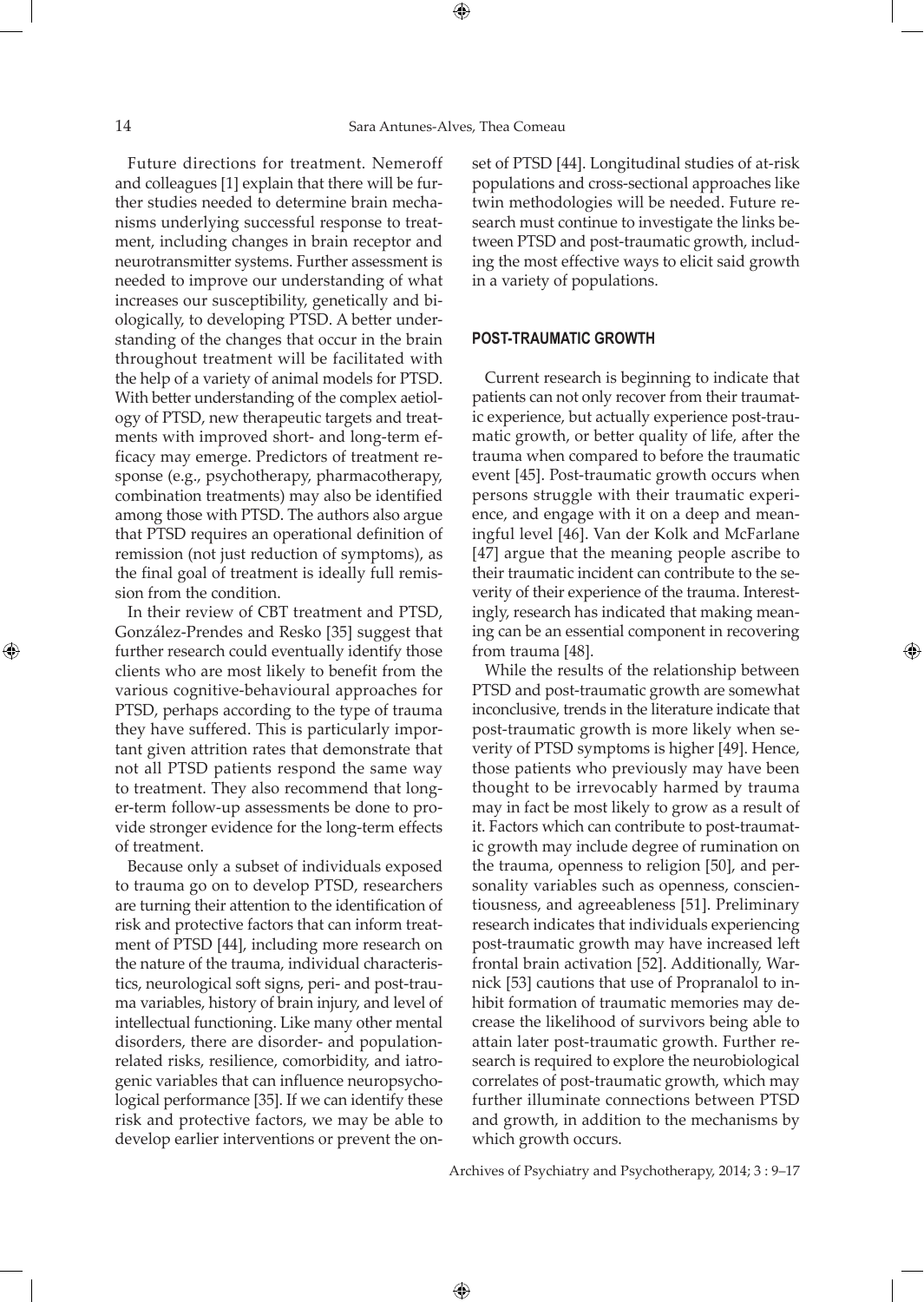A clinician's guide to the neurobiology underlying the presentation and treatment of PTSD 15

 $\bigoplus$ 

### **Conclusion**

This paper has provided an overview of the neurobiology of PTSD, its treatment, and the potential for post-traumatic growth. In order for clinicians to adequately treat PTSD, it is essential that they understand the presentation of the disorder and the neurological correlates of these symptoms, in order that they can adequately validate patient experience and understand the impacts of their chosen treatments. It is also essential for practitioners to understand the potential positive outcomes for patients, so that they can work to foster not only a return to wellness, but also possibilities for post-traumatic growth.

#### **References**

⊕

- 1. Nemeroff CB, Bremner JD, Foa EB, Mayberg HS, North CS, Stein MB. Posttraumatic stress disorder: A state-of-the-science review. J Psychiatric Res. 2006; 40: 1-21.
- 2. Van der Kolk B, McFarlane AC, Weisaeth L. Preface to the paperback edition. In: Van der Kolk B, McFarlane AC, Weisaeth L, editors. Traumatic Stress. New York: Guilford Press; 2007. p. ix-xvii.
- 3. Ursin H, Eriksen HR. The cognitive activation theory of stress. Psychoneuroendocrinology. 2004; 29: 567–592.
- 4. McEwen BS. Protection and damage from acute and chronic stress: Allostasis and allostatic overload and relevance to the pathophysiology of psychiatric disorders. Ann NY Acad Sci. 2004; 1032: 1–7.
- 5. Kolb B, Whishaw IQ. An introduction to brain and behavior. New York: Worth Publishers; 2001.
- 6. Levine S, Ursin H. What is stress? In: Brown MR, Koob GF, Rivier C, editors. Neurobiology and neuroendocrinology of stress. New York: Marcel Dekker; 1991. p. 3–21.
- 7. Stam R. PTSD and stress sensitisation: A tale of brain and body Part 1: Human studies. Neurosci Biobehav Rev. 2007; 31: 530-557.
- 8. Kolassa I, Elbert T. Structural and functional neuroplasticity in relation to traumatic stress. Curr Dir Psychol Sci. 2007; 16: 321-325.
- 9. Pitman RK, Gilbertson MW, Gurvits TV, May FS, Lasko NB, Metzger LJ, Shenton ME, Yehuda R, Orr SP. Clarifying the origin of biological abnormalities in PTSD through the study of identical twins discordant for combat exposure. Ann NY Acad Sci. 2006; 1071: 242-254.
- 10. Makinson RA, Young JS. Cognitive behavioural therapy and the treatment of posttraumatic stress disorder: Where counselling and neuroscience meet. J Couns Dev. 2011; 90: 131-140.

Archives of Psychiatry and Psychotherapy, 2014; 3 : 9–17

 $\bigoplus$ 

- 11. Milad MR, Pitman RK, Ellis CB, Gold AL, Shin LM, Lasko NB, Zeidan MA, Handwerger K, Orr SP, Rauch SL. Neurological basis of failure to recall extinction memory in posttraumatic stress disorder. Biol Psychiatry. 2009; 15: 1075-1082.
- 12. Shin LM, Wright CI, Cannistraro PA, Wedig MM, McMullin K, Martis B, Macklin ML, Lasko NB, Cavanagh SR, Krangel TS, Orr SP, Pitman RK, Whalen PJ, Rauch SL. A functional magnetic resonance imaging study of amygdala and medial prefrontal cortex responses to overtly presented fearful faces in posttraumatic stress disorder. Arch Gen Psychiatry. 2005; 62: 273-281.
- 13. Liberzon I, Taylor SF, Amdur R, Jung TD, Chamberlain KR, Minoshima S, Koeppe RA, Fig LM. Brain activation in PTSD in response to trauma-related stimuli. Biol Psychiatry. 1999; 45: 817-826.
- 14. Rauch SL, Shin LM, Whalen PJ, Pitman RK. Neuroimaging and the neuroanatomy of PTSD. CNS Spectr 3, Suppl 2; 1998: 30–41.
- 15. Jonkhout N. Neurological changes in people with PTSD following terrorist attacks. Soc Cosmos. 2012; 3: 47-53.
- 16. Rauch SL, Shin LM, Phelps EA. Neurocircuitry models of posttraumatic stress disorder and extinction: Human neuroimaging research-past, present, and future. Biol Psychiatry. 2006; 60: 376-382.
- 17. Shin LM, Orr SP, Carson MA, Rauch SL, Macklin ML, Lasko NB, Peters PM, Metzger LJ, Dougherty DD, Cannistraro PA, Alpert NM, Fischman AJ, Pitman RK. Regional cerebral blood flow in the amygdala and medial prefrontal cortex during traumatic imagery in male and female Vietnam veterans with PTSD. Arch Gen Psychiatry. 2004a; 61: 168-176.
- 18. Etkin A, Wager TD. Functional neuroimaging of anxiety: A meta-analysis of emotional processing in PTSD, Social Anxiety Disorder, and Specific Phobia. Am J Psychiatry. 2007; 164: 1476-1488.
- 19. Bremner JD, Randall PR, Scott TM, Bronen RA, Delaney RC, Seibyl JP, Southwick SM, McCarthy G, Charney DS, Innis RB MRI-based measurement of hippocampal volume in posttraumatic stress disorder. Am J Psychiatry. 1995; 152: 973-981.
- 20. Bremner JD, Vythilingam M, Vermetten E, Southwick SM, McGlashan T, Nazeer A, Khan S, Vaccarino LV, Soufer R, Garg P, Ng CK, Staib LH, Duncan JS, Charney DS. MRI and PET study of deficits in hippocampal structure and function in women with childhood sexual abuse and posttraumatic stress disorder (PTSD). Am J Psychiatry. 2003; 160: 924-932.
- 21. Shin LM, Shin PS, Heckers S, Krangel TS, Macklin ML, Orr SP, Lasko N, Segal E, Makris N, Richert L, Levering J, Schacter DL, Alpert NM, Fischman AJ, Pitman RK, Rauch SL. Hippocampal function in posttraumatic stress disorder. Hippocampus. 2004b; 14: 292-300.
- 22. Kitayama N, Vaccarino V, Kutner M, Weiss P, Bremner JD. Magnetic resonance imaging (MRI) measurement of hippoc-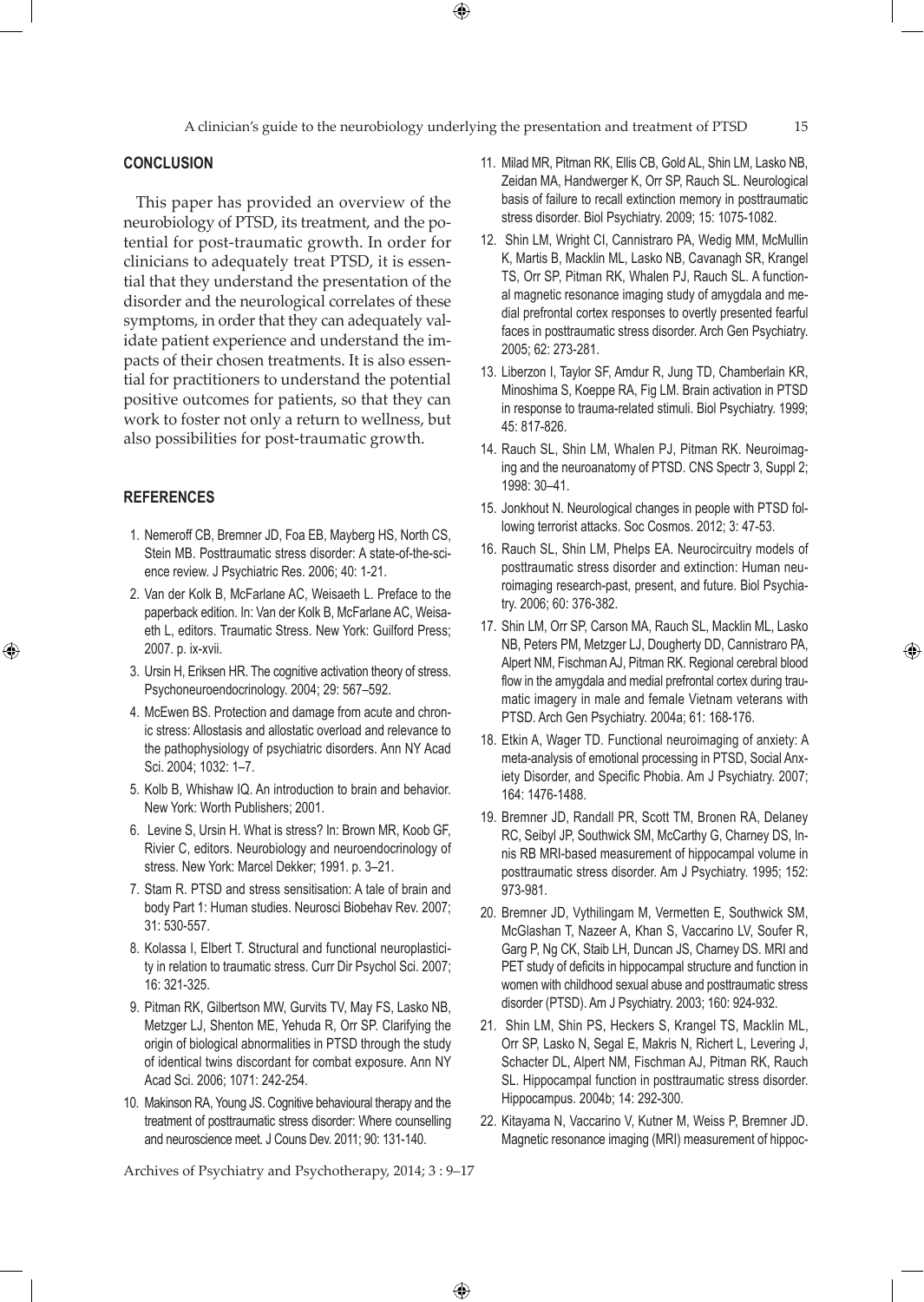$\bigoplus$ 

ampal volume in posttraumatic stress disorder: A meta-analysis. J Affect Disord. 2005; 88: 79-86.

- 23. Karl A, Schaefer M, Malta LS, Dorfel D, Rohleder N, Werner A. A meta-analysis of structural brain abnormalities in PTSD. Neurosci Biobehav Rev. 2006; 30: 1004-1031.
- 24. Gilbertson MW, Shenton ME, Ciszewski A, Kasai K, Lasko NB, Orr SP, Pitman RK. Smaller hippocampal volume predicts pathologic vulnerability to psychological trauma. Nat Neurosci. 2002; 5: 1242-1247.
- 25. Weewisse M, Reitsma JB, de Vries G, Gersons BPR, Olff M. Cortisol and post-traumatic stress disorder in adults: Systematic review and meta-analysis. Br J Psychiatry. 2007; 191: 387-392.
- 26. Olff M, Guzelcan Y, de Vries G, Assies J, Gersons BPR. HPAand HPT-axis alterations in chronic posttraumatic stress disorder. Psychoneuroendocrinology. 2006; 31: 1220-1230.
- 27. Bremner JD. Hypotheses and controversies related to effects of stress on the hippocampus: An argument for stressinduced damage to the hippocampus in patients with posttraumatic stress disorder. Hippocampus. 2001; 11: 75-81.
- 28. Fernandez M, Pissiota A, Frans O, von Knorring L, Fischer H, Fredrikson M. Brain function in a patient with torture related post-traumatic stress disorder before and after fluoxetine treatment: A positron emission topography provocation study. Neurosci Lett. 2001; 297: 101-104.
- 29. Taylor F, Cahill I. Propranolol for reemergent posttraumatic stress disorder following an event of retraumatization: A case study. J Trauma Stress. 2007; 15: 433-437.
- 30. Nugent NR, Christopher NC, Crow JP, Browne R, Ostrowski S, Delahanty DL. The efficacy of early pro-pranolol administration at reducing PTSD symptoms in pediatric injury patients: A pilot study. J Trauma Stress. 2006; 23(2): 282-287.
- 31. Vaiva G, Ducrocq F, Jezequel K, Averland B, Lestavel P, Brunet A, Marmar CR. Immediate treatment with propranolol decreases Posttraumatic Stress Disorder two months after trauma. Biol Psychiatry. 2003; 54: 947-949.
- 32. Henry M, Fishman JR, Youngner SJ. Propranolol and the prevention of post-traumatic stress disorder: Is it wrong to erase the "sting" of bad memories? Am J Bioeth. 2007; 7(9): 12–20.
- 33. Foa EB, Jaycox LH. Cognitive-behavioral theory and treatment of post-traumatic stress disorder. In: Spiegel DS, editor. Efficacy and cost-effectiveness of psychotherapy. Washington (DC): American Psychiatric Press; 1999. p. 23–61.
- 34. Rothbaum BO, Meadows E, Resick PA, Foy DW. Cognitive behavioral therapy. In: Foa EB, Keane TM, Friedman MJ, editors. Effective treatments for PTSD. New York: Guilford Press; 2000. p. 320–325.
- 35. González-Prendes AA, Resko S. Cognitive-behavioral approaches to the treatment of post-traumatic stress disorder. In: Ringel S, Brandell J, editors. Trauma: Contemporary directions in theory, practice, and research. Thousand Oaks, CA: Sage; 2012. p. 14-40.
- 36. Clark DM, Ehlers A. Posstraumatic stress disorders from cognitive theory to therapy. In: Leahy RL, editor. Contemporary cognitive therapy: Theory, research, and practice. New York: Guilford; 2004. p. 141–160.
- 37. Foa EB, Kozak MJ. Emotional processing of fear: Exposure to corrective information. Psych Bulletin. 1986; 99: 20–35.
- 38. Belmaker RH, Fleischmann A. Transcranial magnetic stimulation: A potential new frontier in psychiatry. Biol Psychiatry. 1995; 38: 419–421.
- 39. Ben-Shachar D, Belmaker RH, Grisaru, N, Klein, E. Transcranial magnetic stimulation induces alterations in brain monoamines. J Neural Transm. 1997; 104: 191–197.
- 40. George MS, Lisanby SH, Sackeim HA. Transcranial magnetic stimulation: Applications in neuropsychiatry. Arch. Gen. Psychiatry. 1999; 56: 300–311.
- 41. Grisaru N, Amir M, Cohen H, Kaplan Z. Effect of transcranial magnetic stimulation in posttraumatic stress disorder: A preliminary study. Biol. Psychiatry. 1998; 44: 52–55.
- 42. Osuch EA, Benson BE, Luckenbaugh DA, Geraci M, Post RM, McCann U. Repetitive TMS combined with exposure therapy for PTSD: A preliminary study. J Anxiety Disord. 2009; 23(1): 54-59.
- 43. Cohen H, Kaplan Z, Kotler M, Kouperman I, Moisa R, Grisaru N. Repetitive transcranial magnetic stimulation of the right dorsolateral prefrontal cortex in posttraumatic stress disorder: A double-blind, placebo-controlled study. Am J Psychiatry. 2004; 161(3): 515-524.

⊕

- 44. Duke LM, Vasterling JJ. Epidemiological and methodological issues in neuropsychological research on PTSD. In: Vasterling J, Brewin C, editors. Neuropsychology of PTSD. New York: Guilford Press; 2005. p. 3–24.
- 45. Frazier P, Conlon A, Glaser T. Positive and negative life changes following sexual assault. J Consult Clin Psychol. 2001; 69: 1048-1055.
- 46. Tedeschi RG, Calhoun LG. Posttraumatic growth: Conceptual foundations and empirical evidence. Psychol Inq. 2004; 15: 1-18.
- 47. Van der kolk B, McFarlane AC. The black hole of trauma. In: van der Kolk B, McFarlane AC, Weisaeth L, editors. Traumatic Stress. New York: Guilford Press; 2007. p. 3-23.
- 48. Park CL, Al AL. Meaning making and growth: New directions for research on survivors of trauma. J Loss and Trauma: Int Persp Stress and Coping. 2007; 11: 389-407.
- 49. Merecz D, Waskowska M, Wezyk A. Psychological consequences of trauma in MVA perpetrators – Relationship between post-traumatic growth, PTSD symptoms, and individual characteristics. Transp Res. 2012; F15: 565-574.
- 50. Calhoun LG, Cann A, Tadeschi RG, McMillan J. A correlational test of the relationship between posttraumatic growth, religion, and cognitive processing. J Trauma Stress. 2000; 13: 521-527.

Archives of Psychiatry and Psychotherapy, 2014; 3 : 9–17

 $\bigoplus$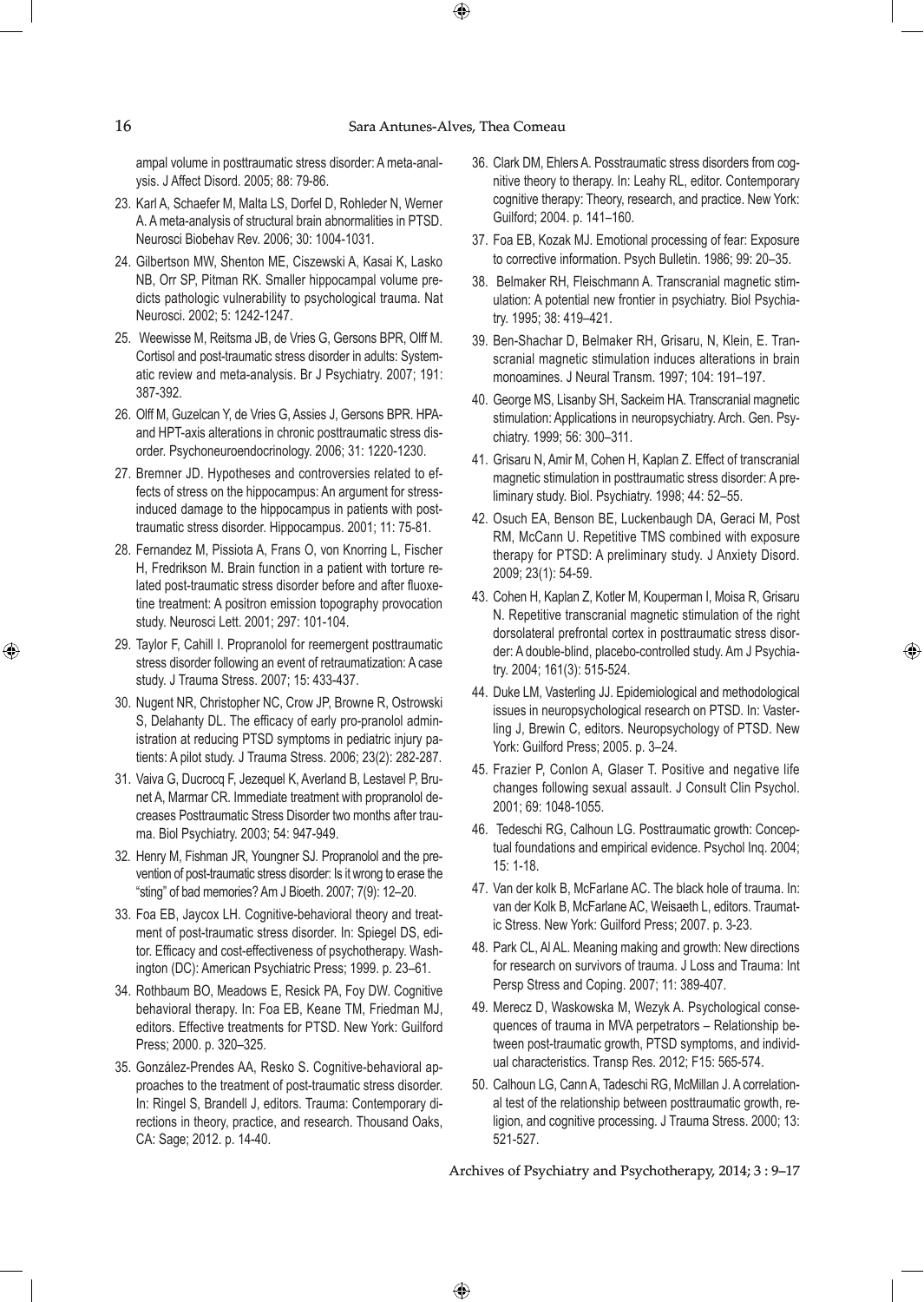Regulations on the papers the presentation and treatment of PTSD 17

⊕

- 51. Karanci AN, Isikli S, Aker AT, Gul EI, Erkan BB, Ozkol H, Guzel HY. Personality, posttraumatic stress and trauma type: Factors contributing to posttraumatic growth and its domains in a Turkish community sample. Eur J Psychotraumatol. 2012; 3: 1-14.
- 52. Rabe S, Zollner T, Maercker A, Karl A. Neural correlates of posttraumatic growth after severe motor vehicle accidents. J Consult Clin Psychol. 2006; 74(5): 880-886.
- 53. Warnick JE. Propranolol and its potential inhibition of positive post-traumatic growth. Am J Bioeth. 2007; 7(9): 37-38.

# **Regulations on the papers accepted to ''Archives of Psychiatry and Psychotherapy''**

# INFORMATION FOR AUTHORS

 $\bigoplus$ 

Archives of Psychiatry and Psychotherapy accept experimental, clinical, theoretical papers, case reports and studies only written in English, which have not been published previously in any other journals or considered for publication elsewhere; as well as invited papers. The editors accept also a) letters to the editor, concerning the articles printed in the journal as well as letters on important issues connected with the theme of the journal and, b) book reviews.

⊕

All submissions should be made online via an electronic submission system **http://www. editorialsystem.com/APP**. New users should first create an account. Once logged in to the site, you will be guided step by step through the creation and uploading of the various files. After correct and complete fulfillment of all elements of the submitted paper, the last option "Send to Editor" will appear in the bottom, which will enable the final transfer of the manuscript to the editor. The system will send the notification at the author's e-mail address with the confirmation of receiving the manuscript and its registration number.

All papers will undergo a rigorous peer review, based on initial editor screening and anonymous refereeing by at least two independent expert referees. Journal Policy regulates a double-blind review process; authors and reviewers remain anonymous. To permit anonymous review, identifying information about the authors and their affiliations should not appear in the body of the manuscript. These details must be entered when proceeding through submission At least one of the reviewers should be affiliated in a foreign institution than the author(s).

 Authors may also track the status of their manuscript using the online submission system. After receiving the reviews, the author is asked to send a paper including the reviewers' remarks by entering the manuscript in the same way as during submission. For all successfully published articles, a PDF file of the paper will be send in the corresponding author's email address at no cost.

All papers submitted to the journal should follow the below directive:

Manuscripts have to be presented in Word up to 16 MB and should not exceed 20 standard pages (1800 signs per page, spacing included), including illustrations, tables and references. The length of the letters to the editor should not exceed 5 pages of normalized text, whilst the book reviews should not exceed 2 pages.

The first page of the paper should contain: the title (very brief, if necessary a subtitle may be used), key words (3–5) and abstract minimum 100 up to 250 words, which need to be entered in the appropriate window in the submission system. The abstract of the research paper should include the below structure: the aim of the study, subject or material and methods, results, discussion, conclusions.

The font should be Times New Roman 12, double-spaced; minimum margins: left 3.5 cm, right 1 cm, top 3.5 cm, bottom 3 cm. Pages should be numbered in the middle of the page heading. Titles and sub-titles should not be written in capital letters. As regards numbers, decimal fractions should be separated from units with a period and not a coma.

The text cannot include any special layout tools like double spacing, bold, or capital letters. The layout of the mid-titles and that of the

Archives of Psychiatry and Psychotherapy, 2014; 3 : 9–17